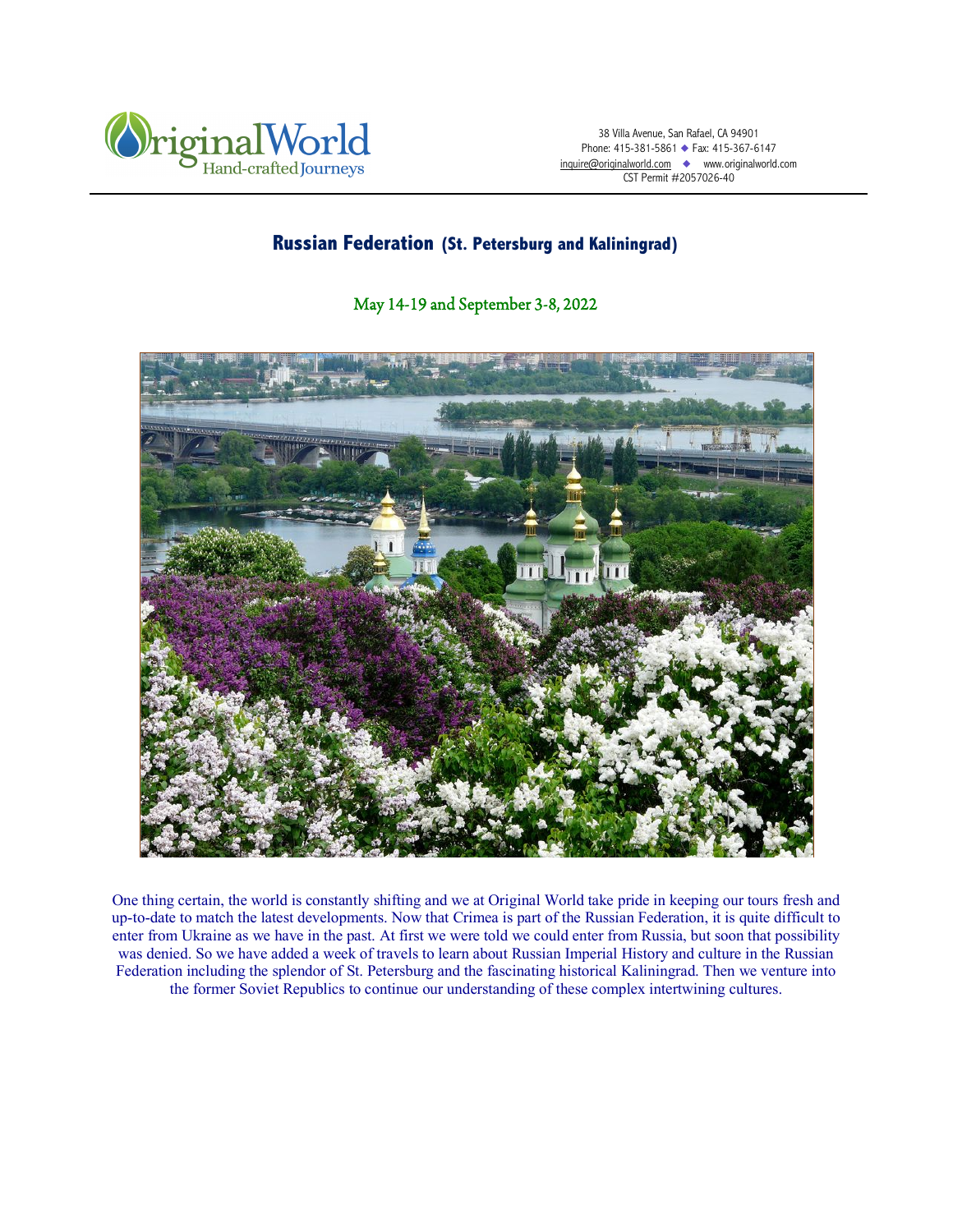## **THE RUSSIAN FEDERATION**

### **May 14/Sep 3: Arrival in St Petersburg**/ Hotel Angleterre or Astoria (D)

Met on arrival and transfer to your hotel. The rest of the day at leisure. This evening, dinner at restaurant Russian Voddka Room #1, http://www.vodkaroom.ru/ and orientation with our guide.

## **May 15/Sep 4: Full Day Touring St Petersburg**/ Hotel Angleterre or Astoria (B, L)

Today is an exciting, active and comprehensive full day tour! We will have about 9 hours touring.

Centered upon the banks of the River Neva, St. Petersburg is the northernmost of the great cities of Russia. Its' lavish palaces, lush parks, hundreds of bridges, and world-class museums make it one of the Top 25 Travel Destinations in the World according to a recent survey by TripAdvisor. Since Peter the Great moved the seat of his young empire from Moscow to the shores of the Baltic Sea, St. Petersburg has been recognized internationally as a crown jewel of capitals. Its architects and planners drew from the majesty of Europe's most breathtaking sites, taking inspiration from the canals of Venice, the Palace of Versailles, the cathedrals of Rome, the streets of Amsterdam, and imbued it all with the aura of Vienna. In addition to an abundance of historic sights, St. Petersburg tourism infrastructure also meets the highest world standards with excellent hotels, fabulous restaurants, and world-class theater performances.

In the heart of the city stands the Winter Palace. Its' front faces Palace Square with its looming Alexander Column, a monolith of Finnish red granite erected to celebrate the victory of Tsar Alexander I over Napoleon Bonaparte. To the rear of the palace, itself a monument to "the might and power of Imperial Russia," is the Palace Embankment on the Neva. Just across the river stands the Peter and Paul Fortress, with its crenelated walls designed to hold the guns that would defend the city from water attacks.

A relatively small portion of the Winter Palace houses the world-famous Hermitage Museum, the largest collection of Russian art in the world. The Hermitage originated as the private art collection of Catherine the Great, with hundreds of paintings now displayed in the Palace's halls. Indeed, many of these halls are works of art themselves.

We shall start our day with a special early admission to the museum at 10:00 am. The museum officially opens at 10:30, so this allows us to explore without the crowds (and also without having to wait on any lines at the entrance).

A few blocks from the Palace Square, along the Griboedov Canal, stands what appears to be something of an answer to Moscow's Cathedral of St. Vasily, the Church of the Savior on Spilt Blood. Its name came from the murder of Tsar Alexander II by terrorists. Despite his efforts to reform and liberalize Russia, Alexander was attacked by three anarchists carrying bombs, the second of which succeeded in killing him. The church was erected by his son, Tsar Alexander III, on the assassination site, just a short walk from the bustling thoroughfare of Nevsky Prospect. We'll have a quick look.

Next, we shall enjoy a one hour public boat ride along the canals and rivers for a fascinating view of the city.

Afterwards, we enjoy lunch at a local restaurant, Legran http://www.legran-rest.ru/eng/ and then an orientation tour around the city.

Not far from the Winter Palace, is St. Isaac's Cathedral. The largest Orthodox cathedral in the world, it was built in a severe classic Roman style (strongly favored by Tsar Alexander I) over the span of 40 years. When it was completed in 1848, the main dome rivaled that of the Pantheon of Paris and St. Paul's Cathedral in London, and as with these other great domed structures, it served as the inspiration for today's dome on the U.S. Capitol Building in Washington, D.C. (completed in 1866). The cathedral's cupolas are decorated with 100 kilograms of pure gold.

Nearby, we visit The Peter and Paul Fortress built to protect the fledgling St. Petersburg designated in the midst of Peter the Great's war with Sweden. The original earth and log bastions were constructed between 1703 and 1704 under the supervision of Peter himself and five of his closest associates: Alexander Menshikov (his best friend and Generalissimo of the Russian Army), Gavril Golovkin (close friend and future Foreign Minister), Nikita Zotov (named by Peter as his "Prince-Pope of the Drunken Synod"), Ivan Trubetskoy (future Field Marshal), and Ivan Naryshkin (military commander and future St. Petersburg Governor).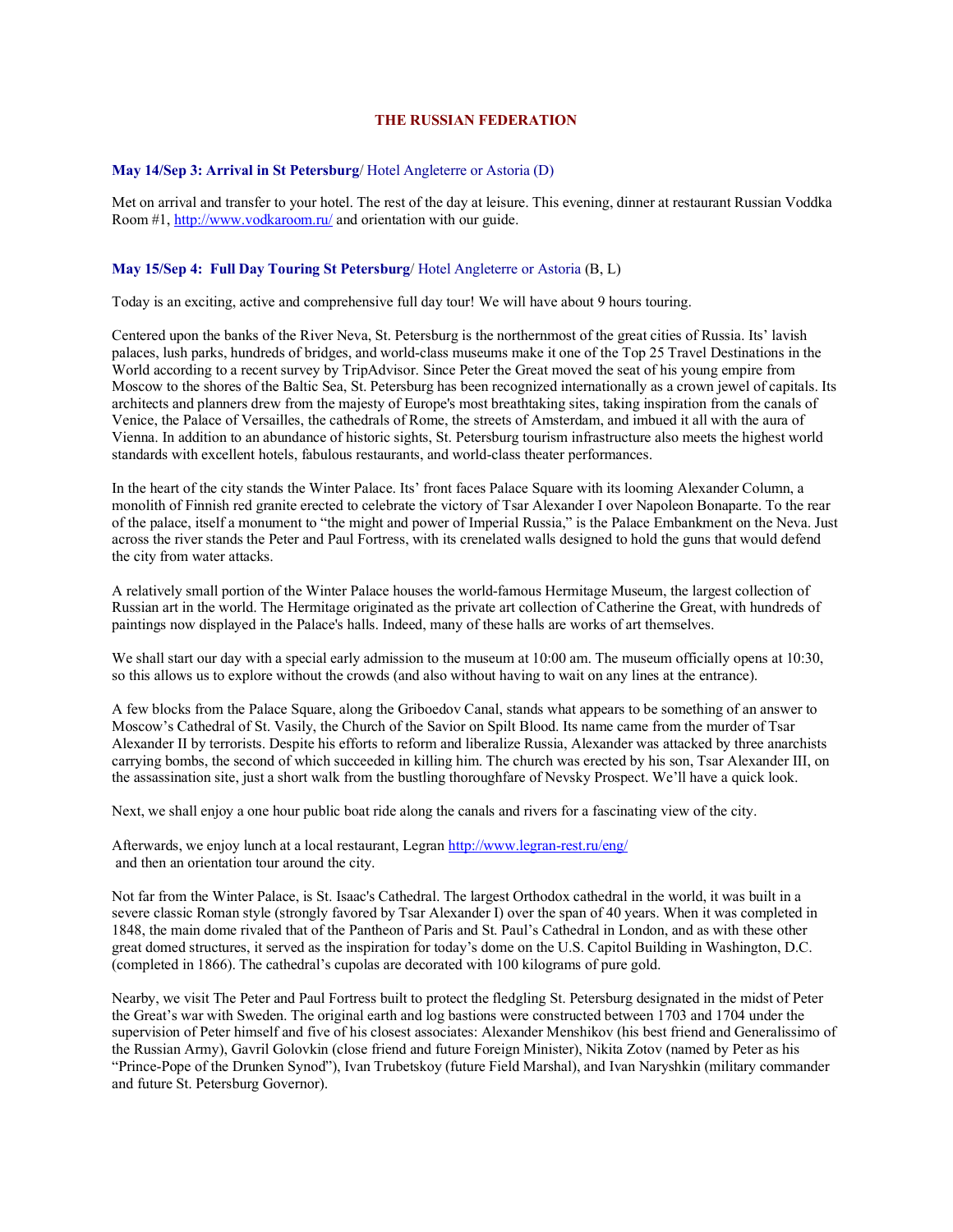Fortunately, at the time of its construction, King Charles XII of Sweden remained tied up in a war with Augustus II of Poland and Saxony. When Augustus sued for peace in 1706, Peter ordered the bastions rebuilt in stone by architect Domenico Trezzini and engineer Burchard Christophe von Mimnich. However, Charles' invasion army, assembled the following year, fell at Poltava in 1709, and no external enemy ever put the fortress to the test, either before it was completed in 1740, or after. At Peter's command, the St. Peter Gate was completed in 1718.

In addition to work on the bastions, Peter commissioned Trezzini to construct the St. Peter and Paul Cathedral inside the citadel. It was finally completed in 1733, after more than two decades of work, and became the new sepulchre of the Romanovs (other than Peter II and Ivan VI, the former of whom is buried in the Moscow Kremlin and the latter of whom died imprisoned, all the Romanov Tsars after Peter the Great were buried there). The bell-tower served as the city's watchtower and became the city's signature building. Its gilded, angel-topped cupola stretched high into the sky symbolized Russia's aspirations to become a European power.

Next we visit Yusupov Palace, also known as Moika Paalce, located on the Moika Embankment in the very center of St. Petersburg. A unique architectural ensemble and a veritable encyclopedia of St. Petersburg aristocratic interiors, the Yusupov Palace served five generations of the noble family by that name, starting with Boris Nikolayevich, who purchased the building in 1830. Both before and after the Yusupov family moved in, the palace had been reconstructed or added onto a number of times, and many distinguished architects worked on the magic of the Palace's décor and exterior. The list includes the names of Jean-Baptiste Vallin de la Mothe (the original designer of the palace), Ippolit Antonovich Monighetti (designer of some of the interiors), Bernard Simon, and many others.

However, this architectural marvel is perhaps best known as the location of the murder of Grigory Rasputin. In late December 1916, Prince Felix Yusupov and a group of colleagues decided that Rasputin's reputed mystical influence over the wife of Tsar Nicholas II, and the alleged abuses of the power he wielded through them, had become a threat to the security of the Russian Empire. Felix lured Rasputin to the palace. He suggested in a message that his beautiful young wife was receiving visitors, and the prince had him brought to the palace by private vehicle late in the evening. However, instead of Irina Yusupova, he met with Felix, who insisted on having cakes and red wine with the monk in his cellar while waiting for her to become available for a more private audience.

What happened next is a subject that remains under much dispute. According to the prince, the monk ate a couple cakes and drank the wine readily, and ingested by his calculation up to five times the amount of cyanide needed to kill him. However, the monk was still recovering from the earlier attack in Tobolsk, and Rasputin's daughter had suggested that her father suffered from hyperacidity - he wouldn't have eaten the cakes or drank the wine, she insisted. Indeed, the autopsy performed on the monk after he was found a few days later did not identify any poison in his system.

But if the legend is to be believed, Felix became impatient and a bit scared that the cyanide was apparently not working (they had to dispose the body before dawn), and after consulting with his fellow conspirators, he pulled an American revolver upon his praying guest and shot at his heart. Rasputin fell to the floor, appearing to the prince as if he were a broken doll. The cabal quickly left the palace, located across the River Moyka from a police station, and discussed what to do next. While they spoke, a groan came from the basement entrance the conspirators were standing near. Felix described the monk getting up, his eyes bulging in an inhuman way, his shirt bloodied as he pushed past his murderers and tromped out into the snow. The pistol was used to fire two more shots that dropped Rasputin in the snow.

For good measure, the cabal rolled the monk up in a carpet, tied it tightly and weighted it with chains, and then tossed the package into a suitable hole in the frozen River Neva. Supposedly, the monk survived long enough to break free of the carpet, but nonetheless drowned under the ice.

The prince, scion of the richest family in Russia and connected to the Romanovs through his wife, was ordered to leave his bright and colorful palace in St. Petersburg, following the murder, and was placed in house arrest at his country home in Rakitnoye for the three months that the Romanovs remained in power. The prince would only see the palace once more, in his brief visit before fleeing the slowly building Russian Revolution for Crimea, the last stop that he and his wife would make in the Russian Empire before immigrating to France.

Today, the Yusupov Palace is a grand museum full of exuberantly decorated rooms and a jewel-like theatre where the best plays are still staged. Each day it invites the tourist who seeks to get in touch with late to satisfy their curiosity about this uniquely St. Petersburg setting.

We'll return to the hotel by 7 pm. If anyone still has the energy, there may be an option for a folklore show at the Nikolaevsky Palace. The show starts at 9 pm; pick up at hotel 8 pm. (additional cost/schedule not guaranteed at this time).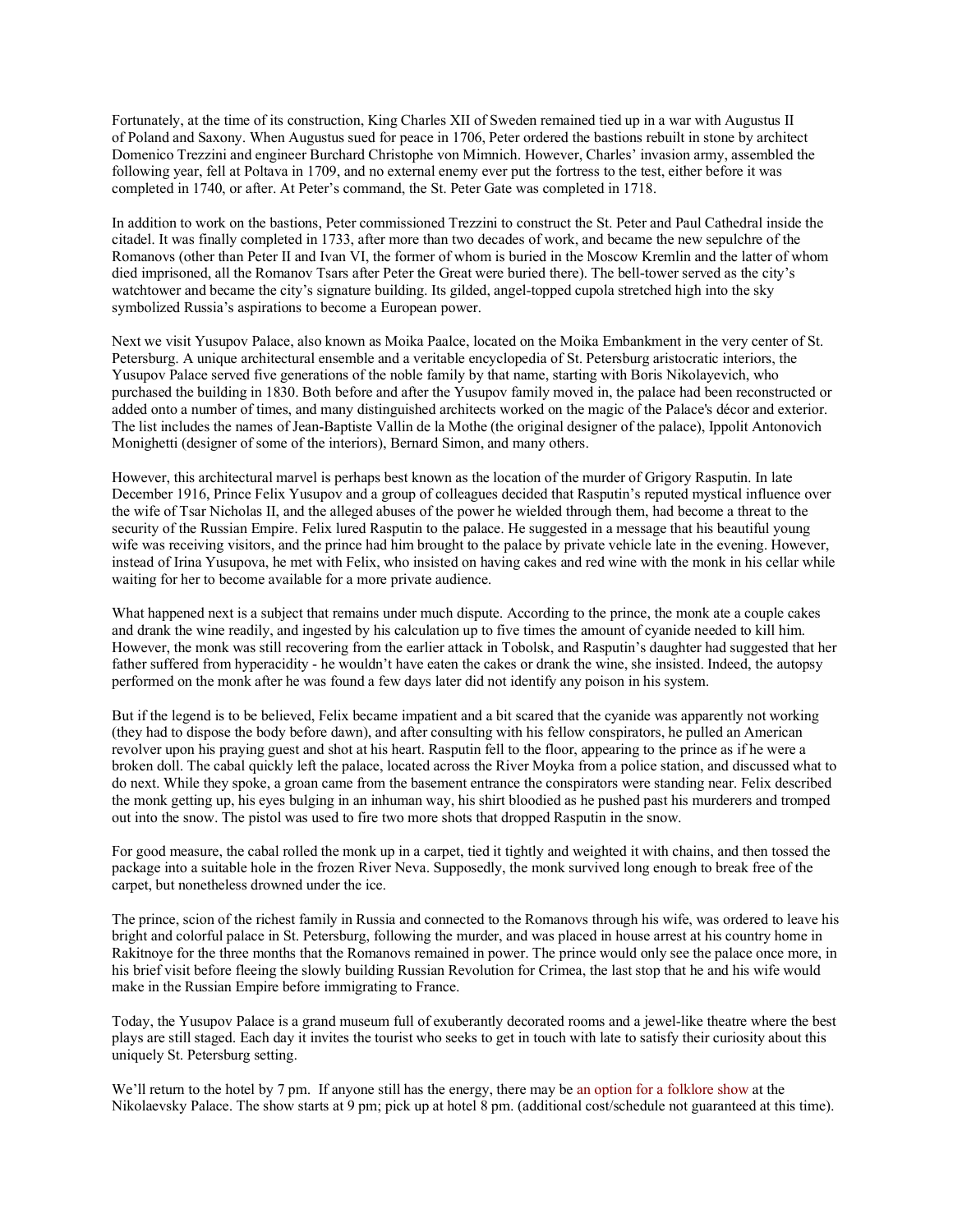## **May 16/Sep 5: Full Day Touring St Petersburg**/ Hotel Angleterre (B, L)

Pick up at hotel 8:30 am. Approx 11 hours touring today! We shall travel outside the city this morning (approx 1 hr 20 min) to visit the Peterhoff Grand Palace, a cluster of breathtaking palaces built on the Baltic Sea coast, the biggest overlooking a lush French formal garden with numerous fountains (all gravity-fed without the use of pumps, water is supplied by natural springs), the locale has been described as the "Russian Versailles." the site was selected by Peter in 1705 as a landing for ships that would take him on state excursions into Europe.

After Peter defeated King Charles of Sweden at Poltava (within present Ukraine), he began construction in his new capital in earnest, and broke ground for his summer palace, the "Monplaisir" or "My Pleasure," in 1714. Through the intervening 11 years, this earliest of the Peterhof palaces was erected. It was initially designed by Braunstein, but was later modified by Jean-Baptiste LeBlonde and then Niccolo Michetti into a Baroque-structure that still stands near the shore. This palace was later decorated with gardens and fountains, the greatest of which was the Grand Cascade. By the time it was finished by Catherine the Great, it had been transformed into what is generally regarded today as "the Russian Versailles."After Peter's death, the palace was preserved as a private museum dedicated to the late Tsar. Although it was badly damaged during the German occupation during the Siege of Leningrad, it has been restored to its mostly original state.

The Marly Palace, a Russian replica of the French Château de Marly at Marly le Roi, likewise served as a repository for Tsar Peter's many collections. It was originally placed on a poor foundation, which settled so much that by 1899, the building had to be lifted and its foundation reconstructed. However, as with much of Peterhof, the original building was destroyed by the Nazis in their siege. It took until 1982 before the building could again house exhibits, and today it is temporarily under repairs. However, it still serves an important purpose of protecting the Upper Gardens from the winds coming off the Gulf of Finland.

The Grand Palace was built by Peter's daughter, Elizabeth, who brought Bartolomeo Rastrelli in to create a new extravagant baroque building between 1747 and 1752. During the siege of Leningrad, the palace was left mostly destroyed; it was first burned during the opening days of the siege, and then bombed by the Germans when they vacated the building. It wasn't until after the Stalin era that its restoration was begun. In 1964, after eight years of work, the building was opened for public viewing.

A similar fate was suffered by the Samson Fountain, depicting the Greek hero tearing apart the mouth of a lion. Depicting a representation of the defeat of the Swedes (which used the lion as its emblem), the statue was badly damaged by the retreating Germans. Its restoration, though, came about much quicker, with the restored 1735 work unveiled in 1947.

The greatest fountain at Peterhoff is the Grand Cascade. As with the Marly Palace, this work of art was modeled on an existing French fountain. It extends downward from the Samson Fountain toward the Baltic Sea.

The artistic achievement of the Peterhoff is a must-see highlight of St. Petersburg, and seeing this monument to Russian history can easily take the better part of a day.

From Peterhoff it is a one hour drive to Pushkin (aka Tsarskoe Selo) and on arrival have lunch at the traditional Russian restaurant, "Russian Podvorje."

After evicting the Swedes from the area, Tsar Peter the Great gave over to his loyal friend Alexander Menshikov the old manor of Sarishoff. Menshikov constructed there a great palace, which he in turn gave over to Peter's wife, Catherine I, whose rise from a childhood as an orphaned Polish peasant to Empress of Russia is said to have been a story as great as that of the rise of her husband. The resulting ornate Catherine Palace and beautiful Catherine Park, located in the fairy tale Tsarskoe Selo, or Tsar's Village, in the suburb of Pushkin, are named for her. This is a truly remarkable piece of Russia's Imperial heritage. We visit Catherine's Palace and its Amber Room.

The drive back to St. Petersburg is approx 1.5 hours. We return to the city by 7 pm.

The draw bridges—this is impressive in May when it stays light; not so in September: the bridges open starting at 01:10 am! It lasts three minutes and the closing of them is between 04:00 and 05:00. If you so choose, you will be able to walk easily to the Palace embankment from where you can watch 3 main bridges opening: the Palace Bridge, the Annunciation (Blagoveschensky) bridge and the Trinity bridge (Troitskiy).

**May 17/Sep 6: Fly to Kaliningrad** / Hotel Radisson Blu (B)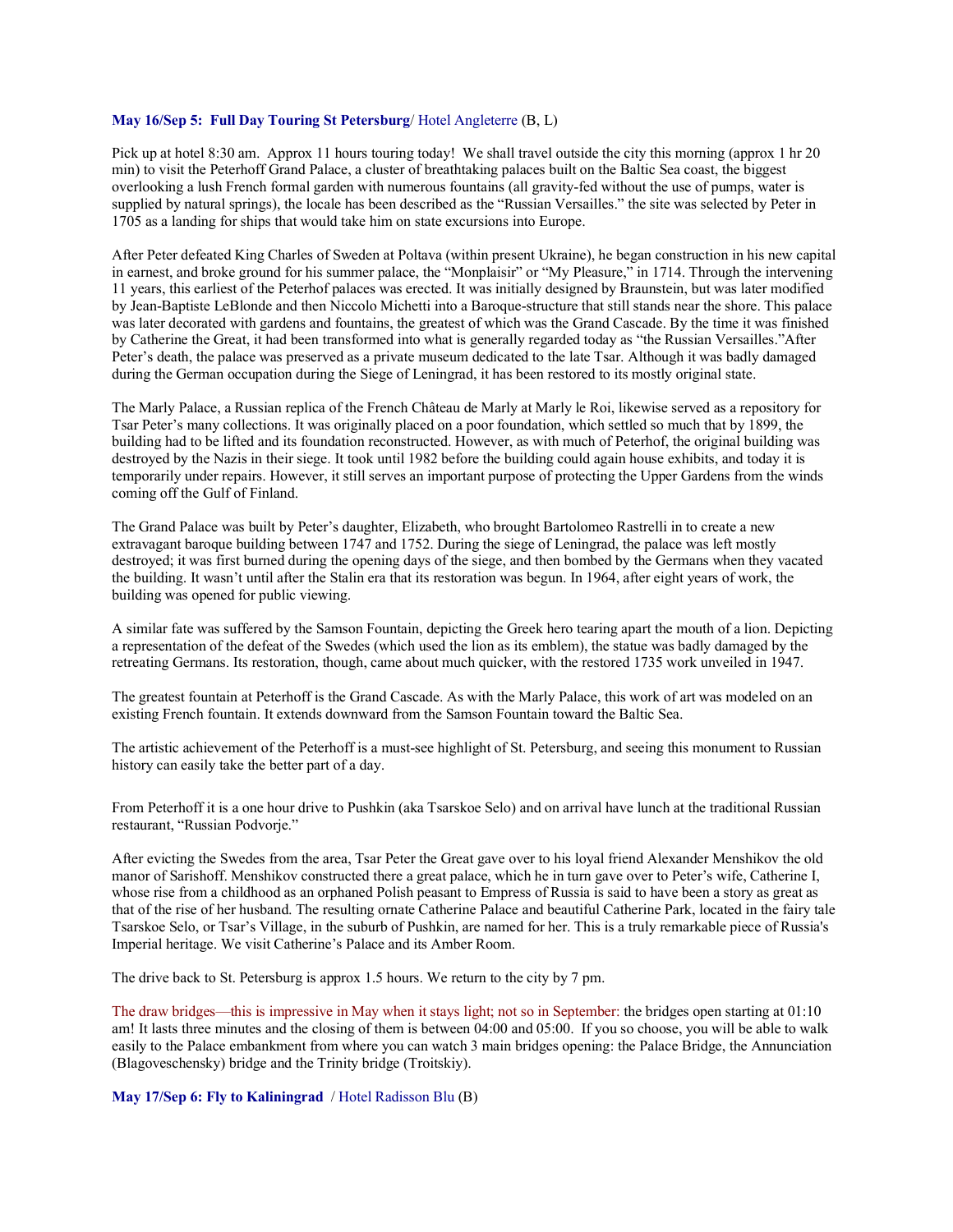We will depart the hotel at 745 am and transfer to the airport for flight SU 6325 dep 10:55 am, arriving Kaliningrad 11:35 am (schedule subject to change). Our local guide will meet us on arrival.

Also known by its original German name, Königsberg, is the capital city of Kaliningrad Oblast a Russian exclave. It has about 450,000 inhabitants and is called 'Karaliaucius' in Lithuanian (Lithuanians [cousins to the 'Old Prussians'] used to live there). Along with the Polish name (Krolewiec) it is sometimes known as the 'City of the Four Ks: Kaliningrad / Konigsberg / Krolewiec / Karalaucius'. Following WWII it was briefly known as Kyonigsberg (Кёнигсберг), the Russian form of the original German name.

The old city fortifications (approx. 1860-'70), include 15 town gates - Sackheim, King's, Rossgarten, Attack, Railway, Brandenburg, Friedland, Friedrich Wilhelm III. One of the towers is home to the Amber Museum.

We shall begin touring immediately, starting with a walking tour down Kant Street to the old Cathedral of Königsberg founded in 1333.

Largely reconstructed after World War II, the cathedral on Kneiphof Island along the Pregolya River is a sight to see. The cathedral links Kaliningrad to its German past, where the Prussian kings were once crowned. There are two rooms in the Cathedral Museum devoted to the life of Kant, whose tomb lies beside the cathedral walls. Up the stairs to the left of the main door is a three-story museum dedicated to the life and work of Immanuel Kant (separate ticket needed). Kant's grave can be viewed outside the cathedral, on the northeast corner of the building.

We will see the *Fishing Village*. This is a reconstructed area located on the river near the cathedral. Red-roofed buildings and colorful exteriors illustrate the charm of old Koenigsberg, what Kaliningrad used to be known as.

Next is a visit of The House of Soviets, known to locals as 'The Monster,' is sort of an anti-attraction, but useful for orientation in the city center. It was constructed on the ruins of the Königsberg Castle, but was deemed structurally unsound and therefore never occupied. Rumor has it that a mysterious owner prevents it from being demolished. An archaeological dig is active on the grounds, which is not open to tourists.

Lunch at a local restaurant in city center, pay direct.

In the afternoon we visit Victory Square, the central area where the administrative buildings, banks and shops are.

Afterwards, we'll visit Bunker Museum, aka "Blindazh." Located behind the Kaliningrad Hotel, we must weave through three or four courtyards and children's playgrounds before finding it, which is barely marked except by two black upright triangular canopies over the bunker doors. It was the headquarters of the local German command during the 1945 battle. A museum of the city's German past (which lasted 689 years) and Soviet "liberation" of the city, including several interesting dioramas of events during the days of the battle.

The tour culminates with a visit to the Amber Museum, Marshal Vasilevsky Square 1 (in the Dohna Tower of the city wall), which houses a large number of amber ornaments and jewelry from Yantarny in the wider Kaliningrad region.

Transfer to hotel. Evening at leisure; dinner on your own.

## **May 18/Sep 7: Full Day Tour Kaliningrad** / Hotel Heliopark Kaiserhof (B, L)

We start at 9:30 am with a visit to the Museum of the World Ocean, a central maritime museum of the Russian Federation; includes two museum ships and one submarine. The main exhibit of the museum is the legendary scientific-research vessel VITYAZ that, under the flag of USSR Academy of Sciences, made 65 expeditions in the World Ocean (1949-1979) and was moored for good near the museum on July 12, 1994.

Lunch at a local restaurant, pay direct.

After lunch, an excursion to Svetlogorsk – picturesque resort on the Baltic Sea shore (42 km/50 min from Kaliningrad). Promenade along the seashore and getting a glimpse of the Old City architecture.

Transfer back to Kaliningrad for overnight.